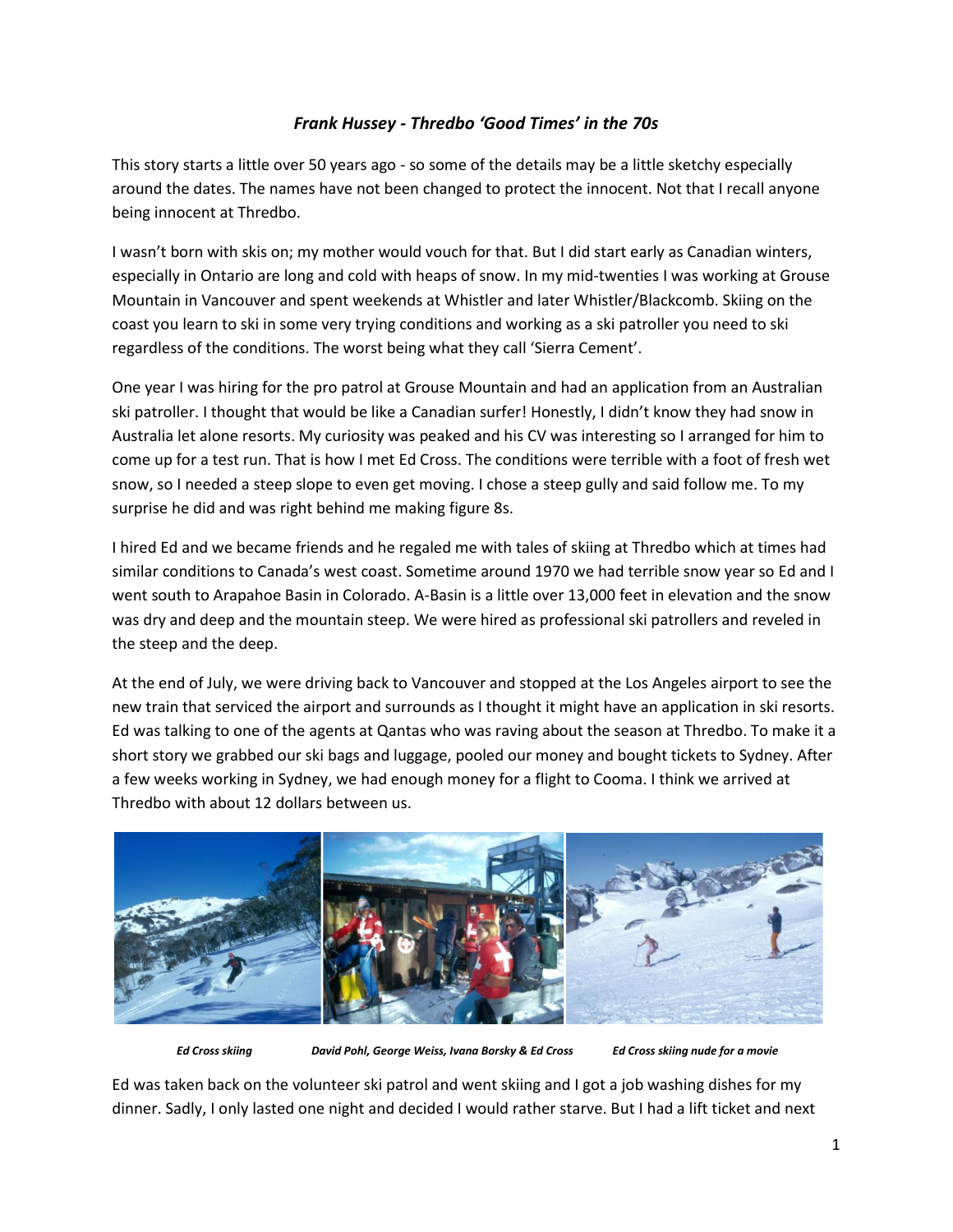day went skiing on a perfect snow day. Half way through the day I was on the Crackenback chair sharing my seat with Lifts Manager John Olsen. On the way up I shared a short version on my CV and how I got to Thredbo. John said why don't you follow me around as I may have a job for you on the mountain. What followed was the craziest afternoon of skiing I have ever had.



*John Olsen John Olsen explosive snow control on the bluff Merritt's Creek Cross*

Bear in mind that I did not know my way around the mountain. At the top station we were joined by five 'lifties' who were moving around doing relief and fixing ramps etc. John took off left down the bluff and as we picked up speed he shouted, "Don't slow down"! I stayed at his side as we went over a ridge that was scoured by wind like a crevasse. The lifties hesitated and ended in a heap in the wind scour. We crossed under the chair and over to Kareela and John took me straight over the roof of Kareela. Fortunately, I did not slow down and the other side was very steep so the landing was gentle. I did have my heart in my mouth the whole time. Next was the crossing to Merritts and we had to swing off a tree branch to get across the creek. Happily, the rest of the afternoon was a mountain tour in ideal conditions. The next day I started working for John as a relief operator and spent a month skiing from station to station.



 *Frank Hussey jumping Kareela Hutte**Frank Hussey skiing**'Lifties' skiing*

By mid-season I knew my way around and had met most of the characters at Thredbo. I was asked to a meeting with Mike Matthews of Lend Lease to discuss setting up a Professional Ski Patrol to supplement the Volunteer Ski Patrol. This was to provide a reliable mid-week coverage complimenting the volunteer patrollers available during weekends and holidays. The starters were Ed Cross and I plus two local lads who worked on the volunteer patrol Tony Weaver and his mate Bob Rogers. Sadly, Tony perished in the 1997 landslide. Later we were joined by Californian Jerry Shirley a very experienced skier and patroller. I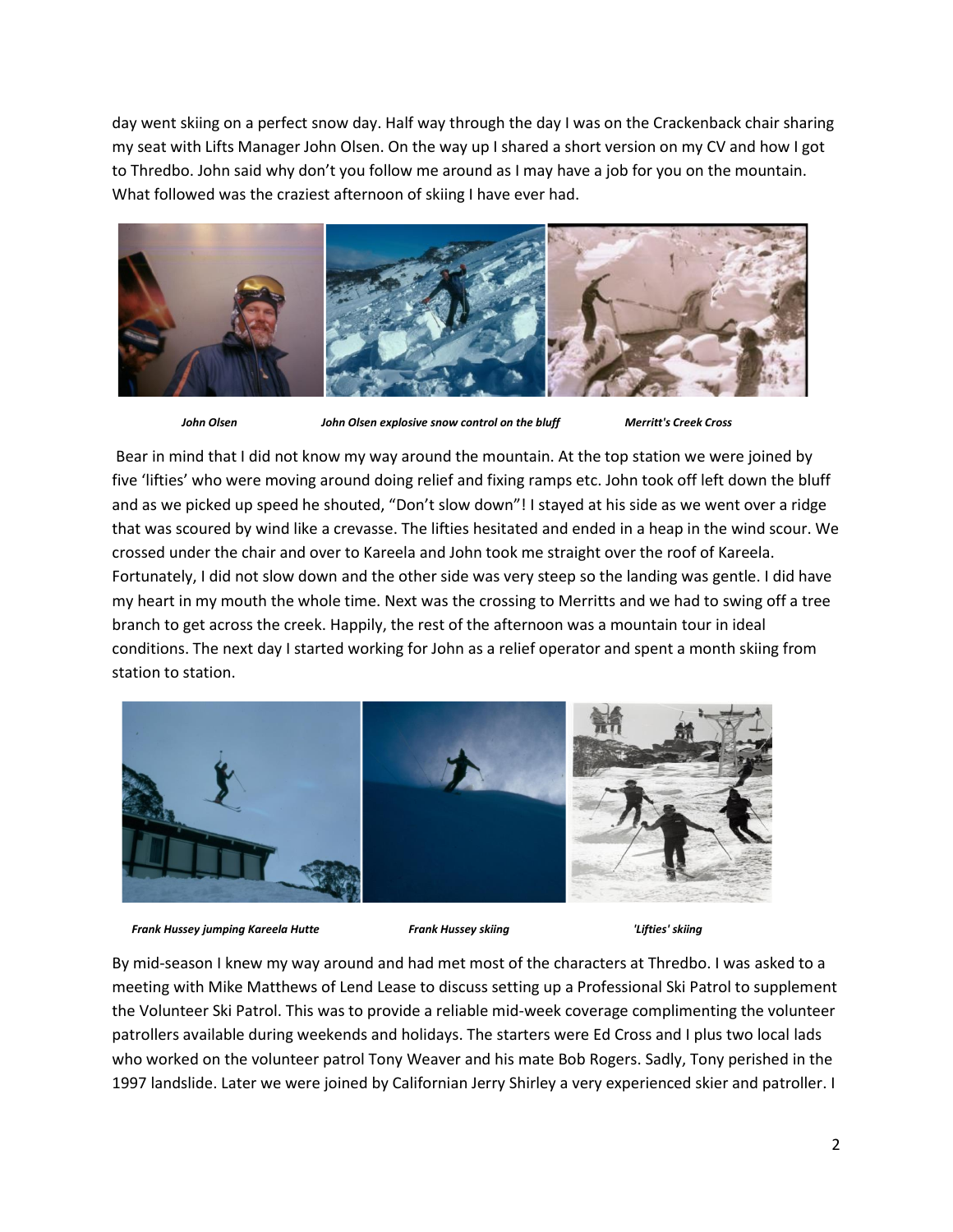returned to Thredbo for another 8 seasons alternating the Canadian (Grouse Mountain) and Australian (Thredbo) winters skiing 11 months of the year.

There are a couple of Thredbo "characters" that really made an impression on me. John Olsen that I mentioned, Leonard Erharter and Arnold Konrad. I was going up the Merritts chair one morning and could see a skier coming down through the deep crud like it was a foot of dry powder. I knew how deplorable the snow was having hardened overnight on a slope that few ventured on. It was Lenny as Leonard was affectionately known or at least referred to. I must admit I struggled to follow in his tracks and immediately developed a healthy respect for his skiing abilities. There after I tried continually to emulate his style which seemed totally effortless in the worst conditions. Lenny was Mt Supervisor among other things, and he was hard to work for. I learned a lot from him about keeping the mountain in top shape. Filling in holes with branches and covering with snow, shifting snow from drifts to runs and lift lines and slope grooming – manually. With only one old Nodwell Trackmaster for slope grooming we did a lot of ski-packing the slopes – day after day! Lenny was also keen on the trips to Dead Horse Gap that started with the old Trackmaster. I remember skiing down through the trees with Lenny, Arnold and John looking for new runs on what is now the Bluff and Cannonball.



*Erol Hanlon at the Basin T-Bar**? Arnold Konrad, Leonhard Erharter & John Olsen Nodwell Trackmaster to Dead Horse Gap*

I think Arnold provided a level of calm to the slopes and the ski school. Not much flustered Arnold. He was like Lenny, a beautiful skier and set a benchmark for other instructors. Eventually I started teaching on weekends under Arnold's direction. I was lucky to be given mostly private lessons with capable skiers. My future wife Susan was working for Arnold on the NASTAR ski racing program. Susan and I were later married on Vancouver Island and returned for one final season at Thredbo around 1979.



*Helmut Stein, Heinz Muckenschnabl, Arnold Konrad ? Susan Hussey & Glenn Tommy Tomasi & Frank Hussey*

The other person who influenced my skiing was Tommy Tomasi. Tommy was at one time I believe the fastest man on skis. Skiing with Tommy and conversations about the mechanics of skiing started me